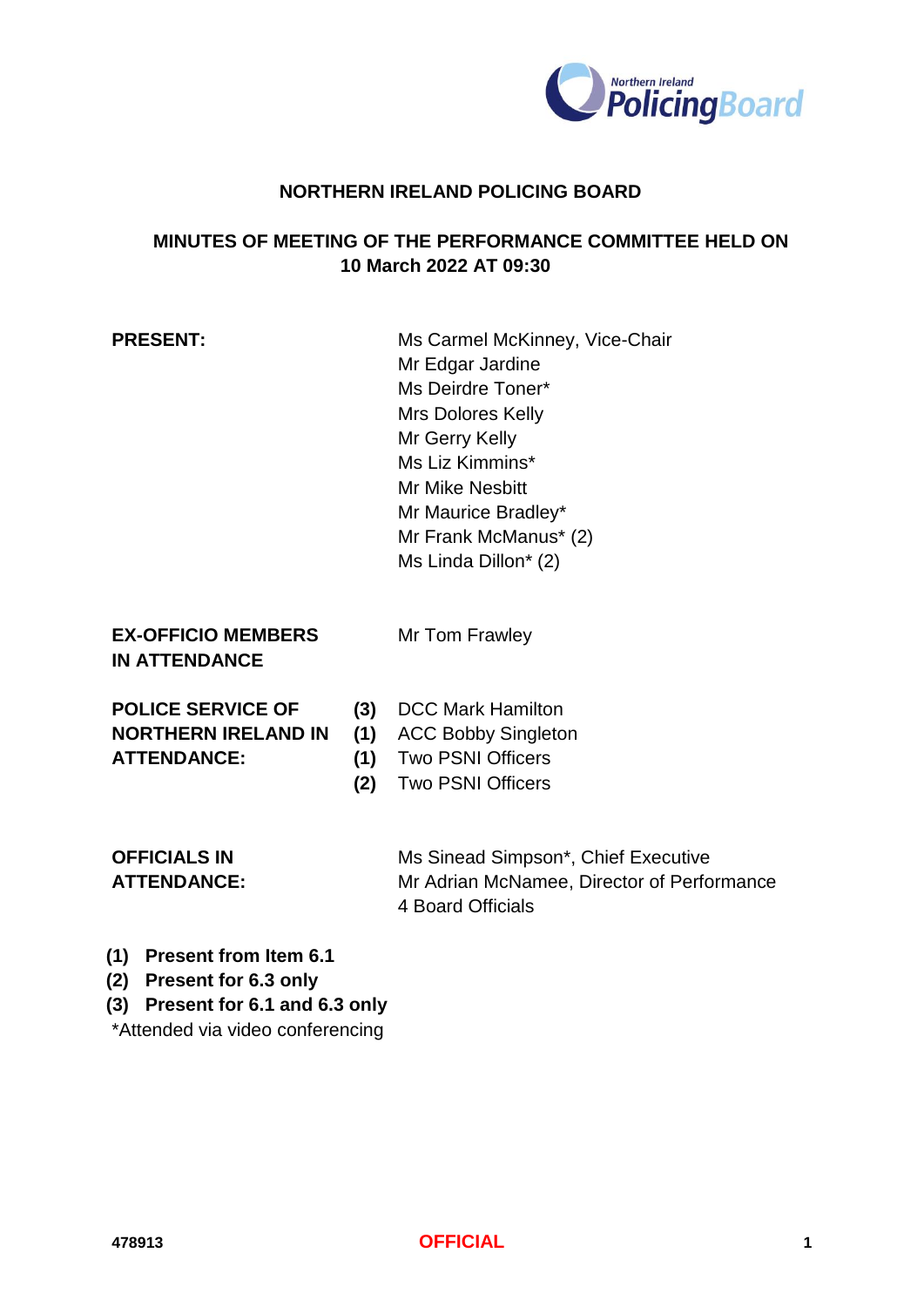

#### **1. APOLOGIES**

Apologies were received in advance of the meeting from Trevor Clarke, the Vice-Chair Carmel McKinney will Chair today's meeting. Apologies were also received in advance from Joanna Bunting.

The Committee agreed the agenda for the meeting.

The Chair asked Members to advise of any items they wished to raise at Item 9 under "Any Other Business". No further items were declared.

#### **2. CONFLICTS OF INTEREST**

No conflicts of interest were declared.

#### **3. MINUTES OF THE PREVIOUS MEETING**

The Committee considered the draft minutes of the Performance Committee meeting held on 10 February 2022.

It was **RESOLVED**:-

That Minutes of the Performance Committee meeting on 10 February 2022 were agreed.

#### **4. UPDATE ON ACTION LOG**

The Director of Performance provided an update on the actions listed on the Action Log. Members noted the remaining current open actions and expected timeframes for these to be brought back to the Performance Committee. **NOTED**.

The Director of Performance provided an update on AP3 from the meeting held on 11 November 2021 in respect of Policing Plan Measure 1.2.2 requesting further information on prosecution data for OCG's. The response from PSNI is at Item 4.1 of today's meeting.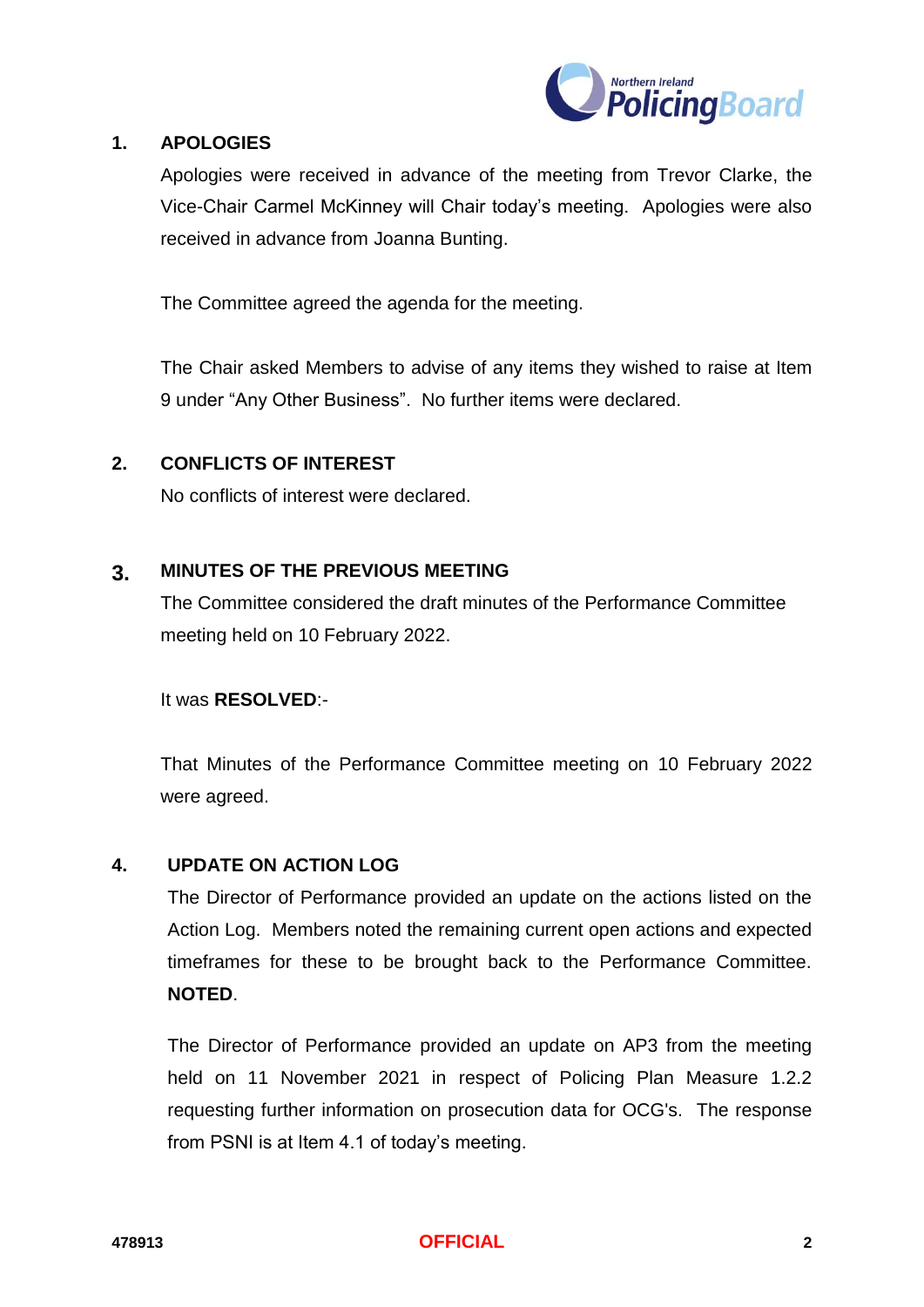

The Director of Performance provided an update on AP4 also from the meeting held on 11 November 2021 in respect of Policing Plan Measure 1.2.2 requesting an update on the PSNI progress on implementing the 6 Recommendations of the CJINI Report in respect of modern slavery and human trafficking. The response from PSNI is at Item 4.1 of today's agenda.

The Director of Performance provided an update on AP1 from the meeting held on 09 December 2021 in respect of Fixed Penalty Notices and the processes and procedures for the deletion of data; who gives authority to delete and what systems are in place to prevent inadvertent data deletion from PSNI computer systems. A letter was issued to DCC Hamilton and Officials are awaiting a response.

The Director of Performance provided an update on AP4 also from the meeting held on 09 December 2021 in respect of the PSNI's offer to provide further data / information on the number of Looked After Children (LAC) who are repeat victims of crime, LAC victims and a list of the perpetrator categories with supporting data and a full update on any collaborative work that is taking place with health partners to address this challenging area. Officials met with PSNI to discuss a number of challenges in relation to providing the data requested. PSNI will address this issue under Measure 1.1.1 CSAE at Agenda Item 6.1 of today's meeting.

The Director of Performance provided an update on AP6 also from the meeting held on 09 December 2021. Members requested that Officials write to the PSNI and request the breakdown of crimes recorded (percentage and number), including the supporting data on the percentage and number of perpetrators relating to each crime recorded. PSNI will address this under Item 6.1 Measure 1.1.1 Repeat Victims - CSAE as part of today's agenda.

The Director provided an update on AP1 also from the meeting held on 10 February 2022. A Member had requested that Officials make an amendment to Item 4.0 Action Point 8 in relation to the Seapark Gold Group to record that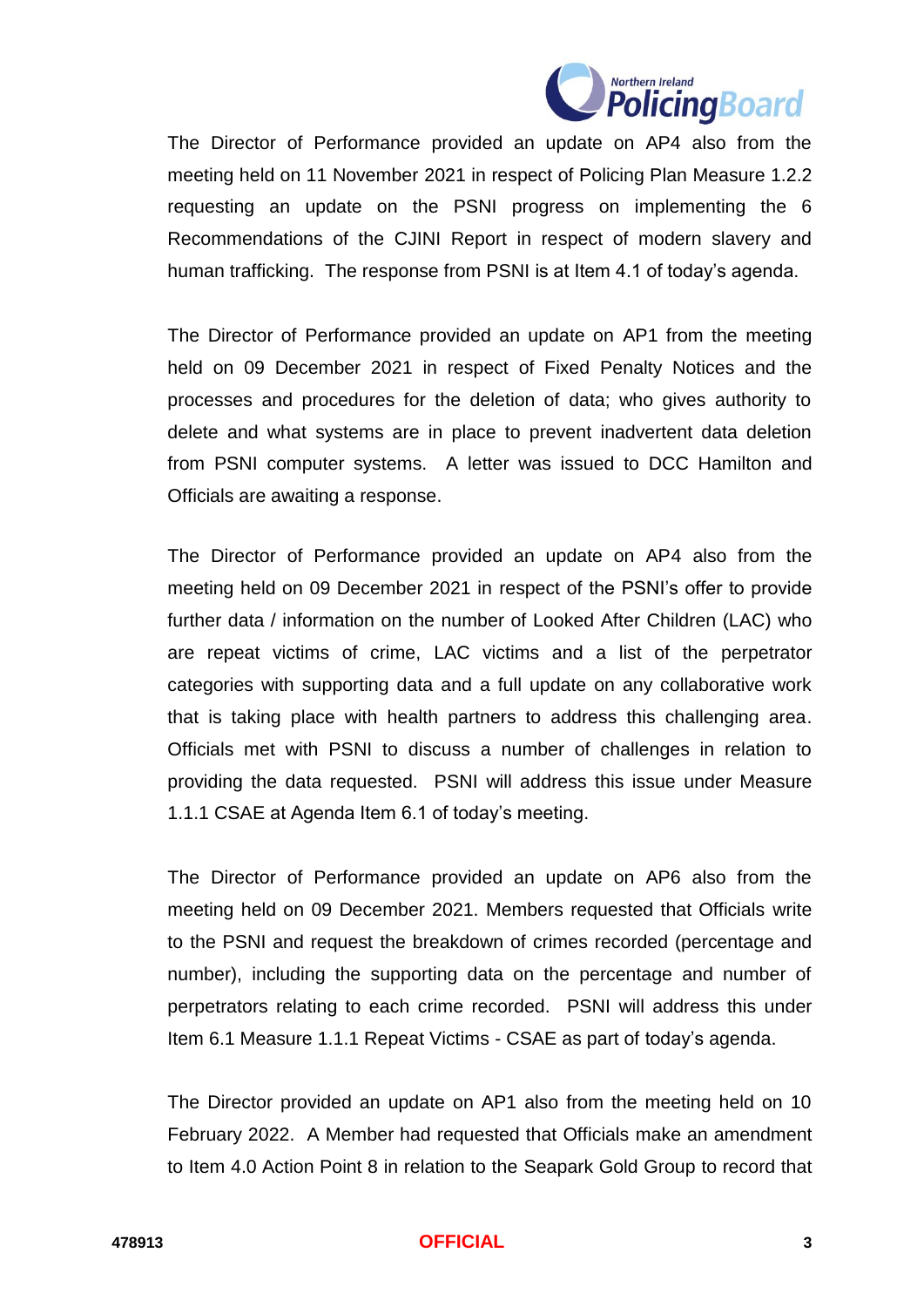

the Human Rights Advisor will continue to "attend" from "represent the Board". The February 2022 Minutes were amended at Item 4.0 Action Point 8 to reflect this.

The Director provided an update on AP2 also from the meeting held on 10 February 2022. Officials were asked to write to PSNI to address Member concerns on the escalation of reported incidents to the PSNI Senior Executive Team and subsequent reporting to the Board. Awaiting a response from PSNI.

The Director provided an update on AP3 also from the meeting held on 10 February 2022. Officials contacted DCC Hamilton to seek further analysis and information regarding the 80% of non-crime related calls. Officials are awaiting a response.

The Director provided an update on AP4 also from the meeting held on 10 February 2022. A Member had requested Officials to write to PSNI and request a breakdown of Domestic Violence incidents / crimes as recorded by PSNI Districts. Awaiting a response from PSNI.

The Director provided an update on AP5 also from the meeting held on 10 February 2022. In response to the South Armagh Recommendations Update Members had sought clarification on outstanding training requirements for Body Worn Video. A response was received to confirm that one officer was on protracted absence and missed the training. This has now been scheduled for 30th March 2022.

The Director provided an update on AP6 also from the meeting held on 10 February 2022. In response to the presentation of the Terrorism Investigation Unit Members requested that Officials contact PSNI to seek an update to the allegations made in the media by a former senior officer. Awaiting a response from PSNI.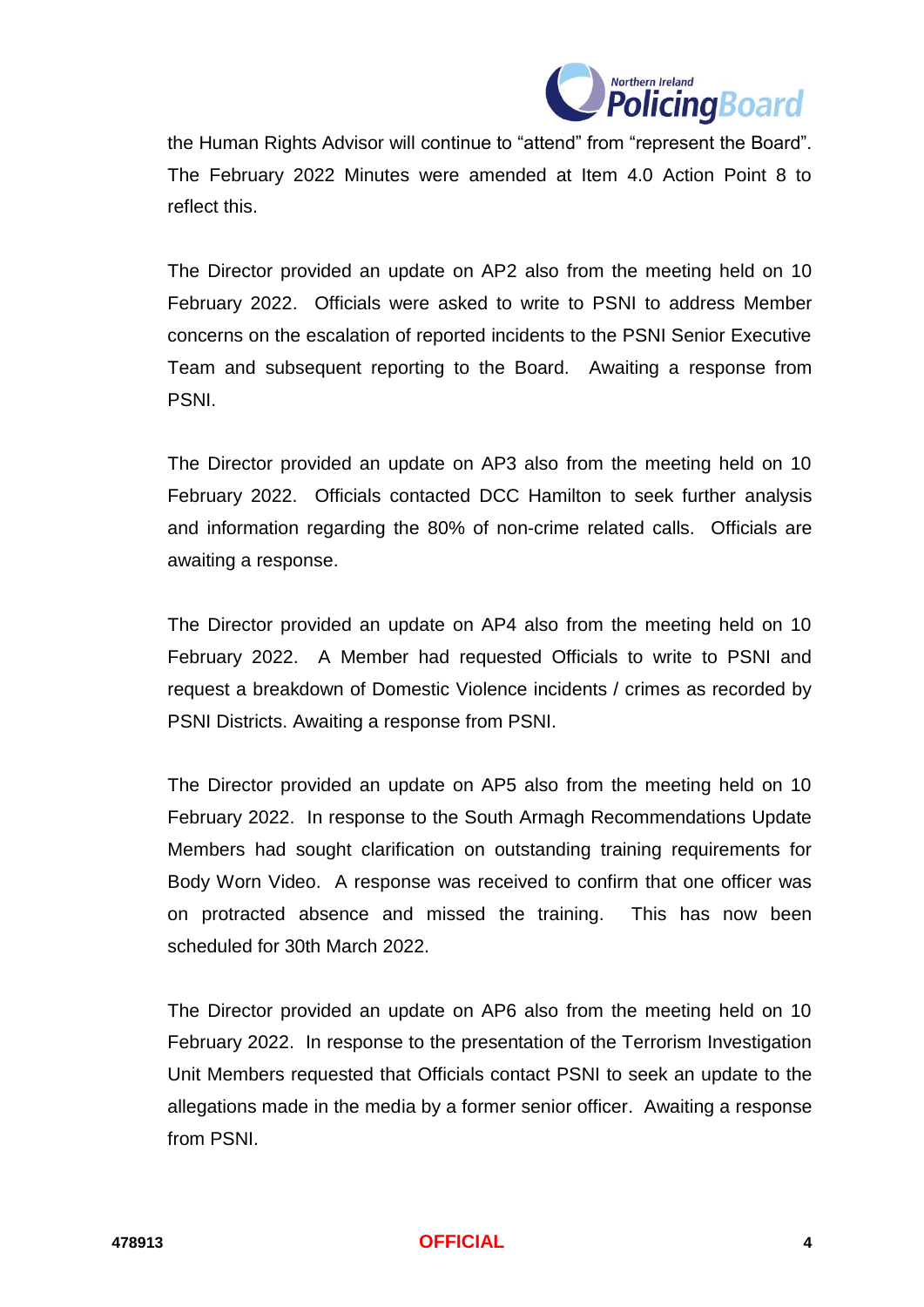

The Director provided an update on AP7 also from the meeting held on 10 February 2022. A Member raised concerns in relation to PSNI's performance of vetting, recruitment and issues in the Training College. The Director of Performance suggested that these issues are revisited and considered further following the PSD briefing at today's meeting.

#### **4.1 Accompanying Correspondence**

Members discussed correspondence received from the PSNI in relation to:

- AP 3 December 2021 in respect of Policing Plan Measure 1.2.2 requesting further information on prosecution data for OCG's. Members were content with the correspondence; and
- AP 4 December 2021 in relation to Policing Plan Measure 1.2.2 requesting an update on the PSNI progress on implementing the 6 Recommendations of the CJINI Report in respect of modern slavery and human trafficking. Work is continuing on four recommendations. Members were content with the correspondence.

#### **5. CHAIRPERSON'S BUSINESS**

The Vice-Chair confirmed that there had been no items of business received by the Chairperson for discussion.

#### **6. ITEMS FOR COMMITTEE BUSINESS**

# **6.1 Policing Plan Measure 1.1.1 Repeat Victims – CSAE, Hate Crime and Repeat Victimisation.**

Board Officials presented a paper providing Members with an analysis of work relating to PSNI Performance against Measure 1.1.1 specific to CSAE, Hate Crime and Repeat Victimisation overall.

Board Officials gave updates focusing on:

- **Outcome 1** *We have a safe Community*
- **Indicator 1.1** *Fewer repeat offenders of crime; and*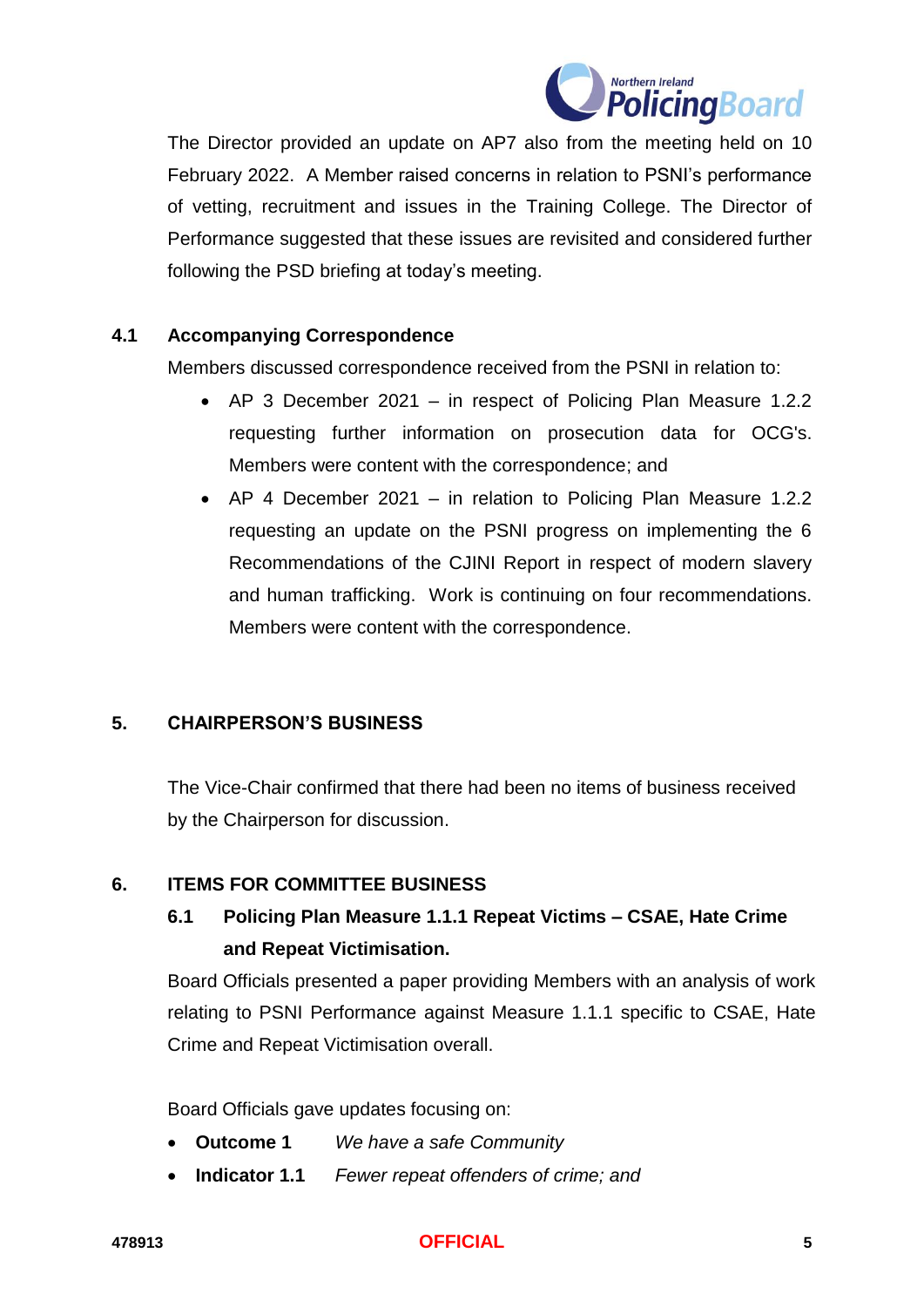

These analyse PSNI performance against Measure:

**Measure 1.1.1**: Repeat victimisation rate and report on initiatives to support repeat victims with a focus on victims of (ii) CSAE and (iii) Hate Crime in 2021/22.

The Board Official advised that Members may wish to note that this was the second Child Sexual Abuse and Exploitation (CSAE), Hate Crime and Repeat Victimisation report to be considered through Performance Plan 2021/22 performance monitoring. In linking to the upcoming Performance Plan Annual Assessment, the Board analysis seeks to provide Members with applicable updates and comparisons, from June 2021 reporting.

The Board Official drew Members attention to the PSNI report card that noted that the repeat victimisation rate is currently 17.6% which is a slight increase from 17.3% when last reported in June 2021. This equates to 0.5% of the Northern Ireland population. The repeat victimisation rate for females is 19.3%, for males the rate is 16.1%. By way of comparison, the PSNI reported through 2020/21 police performance monitoring in October 2020 that 16.5% of victims were victimised more than once in a twelve month period and as such, it would seem that the levels of repeat victimisation are increasing.

The Board Official referred Members to the PSNI report that records that 32 children at risk of Child Sexual Exploitation (CSE) have been removed from this classification over the course of the last six months as a result of multiagency intervention between police and Health and Social Care. There are currently 37 children in total identified at risk of CSE in December 2021. In addition they state that across all areas of CSAE, there has been more than double the actions from previous reporting in June 2021 including *75* taskings have been allocated in this period up from 54 in the previous reporting period; including 32 for child abuse bail checks and 37 regarding CSE persons of concern.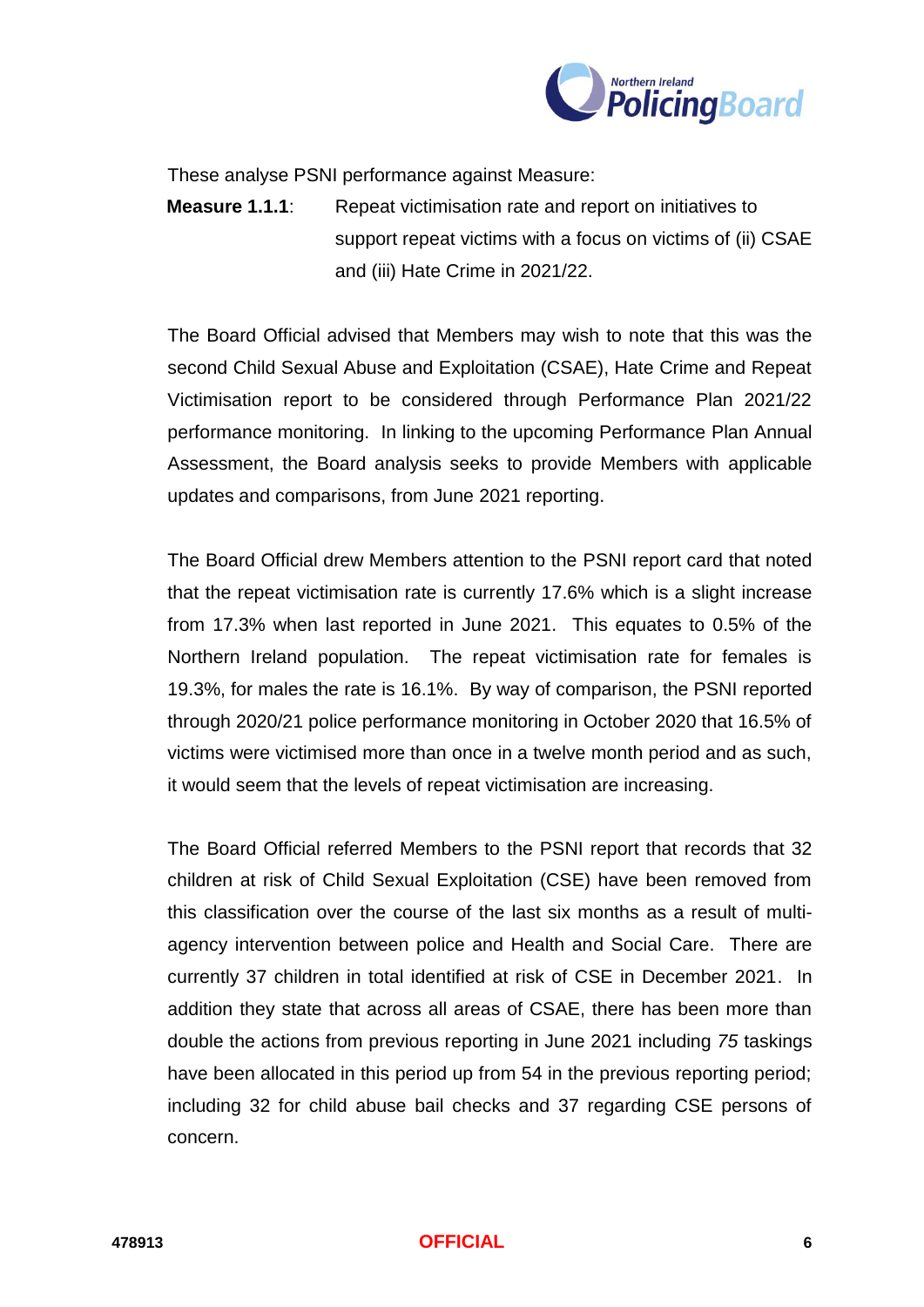

The Board Official recalled to Members, as previously reported, Looked After Children (LAC) are three times more likely to go missing and are significantly more likely to be reported to the PSNI as missing than any other child. These children, who are already vulnerable due to their age and personal circumstances that necessitate state intervention, can face a variety of significant risks through their participation in high risk activities by becoming involved in crime or as a result of being victims of crime themselves (including CSAE, misuse of alcohol or drugs). The Board Official referred to the PSNI presentation to the 9 December 2021 Performance Committee regarding crime rates and trends that outlined issues regarding LAC / children in the care setting and safeguarding.

The Board Official informed Members that it was agreed the PSNI would provide further information on the number of LAC who are repeat victims of crime; LAC victims and a list of the perpetrator categories with supporting data; and a full update on any collaborative work that is taking place with health partners to address this challenging area. The Board Official recalled to Members that most recently at the 10 February 2022 Performance Committee, the Director of Performance noted that the PSNI were working on this and would in a position to address it under Measure 1.1.1 CSAE at the March 2022 Performance Committee. At the time of writing this paper, no written response has been received.

The Board Official referred to where the PSNI reported that the highest number of repeat victims continues to be racist, sectarian and homophobic abuse. The PSNI specifically outlined that racist repeat victimisation in particular has increased this year and is in line with the overall increase in reported racist abuse and the overall level of repeat victimisation increased considerably to 35%, which is an increase from 29% outlined in June 2021 reporting.

The Board Official drew Members attention to the establishment of the Community Relations Task Force under the PSNI's Community Safety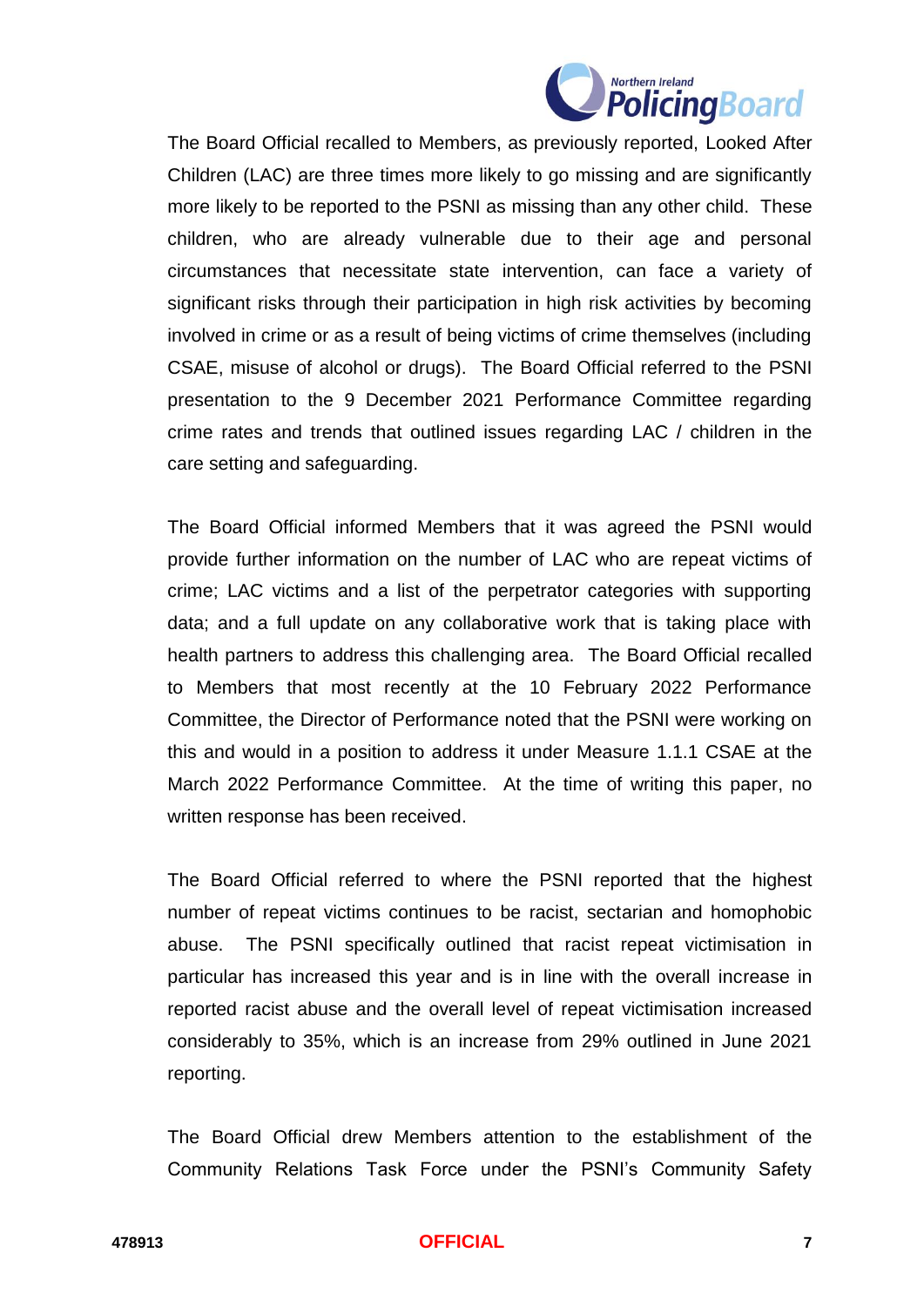

Branch. The work of the Task Force sought to increase community confidence in policing and to focus initially on rebuilding community confidence between police and BAME communities in Belfast and Northern Ireland. The Board Official stated that the PSNI had not included further information on the Task Force within their report card and given the need to outline positive impact, Members may wish to gain an update in this regard.

Members engaged in a brief discussion on a number of issues including:-

- The rational for the repeat victimisation intervention threshold, that is, those who experience six or more crimes in a 365 day period;
- With regards LAC, a Member referred to the PSNI's Operation Owl that was launched in 2013 as a response into potential sexual exploitation of missing children from care and queried if there is a new equivalent;
- Members discussed the Hate Crime figures;
- A Member referred to the work of Social Care colleagues in assisting the PSNI;
- A Member referred to the Child Internet Protection Team (CIPT) and the criminal justice process from the seizure of devices to referral to PPS; and
- Members discussed Modern Slavery surveys and the information, or lack thereof, provided by PSNI.

The Vice-Chairperson welcomed Deputy Chief Constable Mark Hamilton, Assistant Chief Constable Bobby Singleton, Acting DCI Kerry Brennan and Supt. Gerry McGrath. She invited them to brief Members on the work relating to Policing Plan Measure 1.1.1.

The PSNI presented information through their report card and provided a statistical commentary of their performance against Measure 1.1.1 and discussed with Members the work carried out on a number of key areas including:

- The PSNI referred to the development and use of PULSE to assist officers in making early interventions and offer support to repeat victims of crime. This new process has seen an 8.6% reduction in the number of active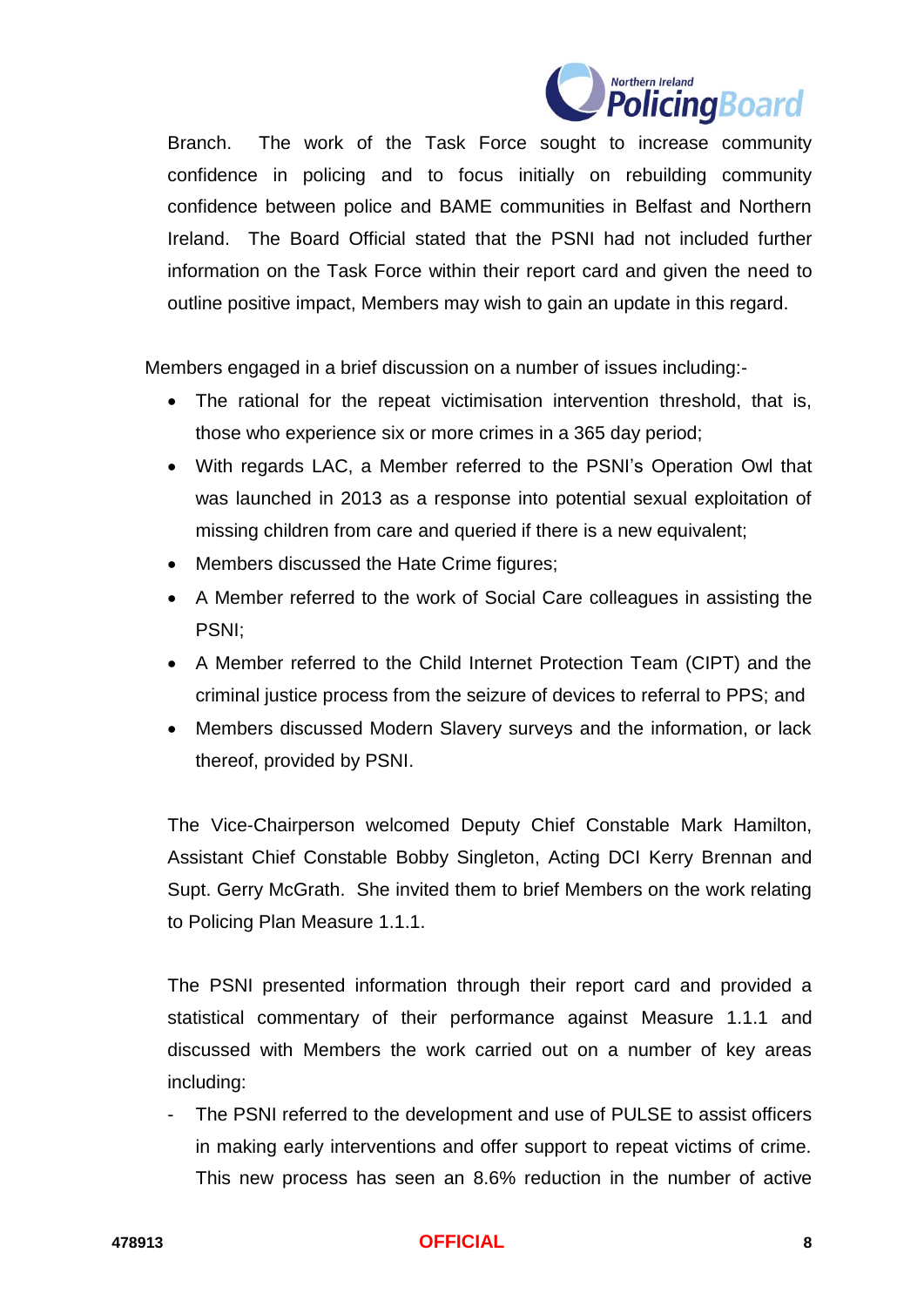

Repeat Victims since inception in September 2021 to the end of December 2021;

- The PSNI referred to the repeat victimisation intervention threshold rates and explained that these were set at what was deemed to be a manageable level to prevent the service being overwhelmed. The threshold figures can be recalibrated;
- The PSNI discussed Hate Crime and its impact on the individual, their family and wider community;
- Housing provision was cited by the PSNI as something that can trigger hate or racially motivated crime. An example was given of a foreign national moving into an area where the mentality is "local homes for local people" that sees them become a victim or repeat victim of crime;
- The PSNI referred to the figure of 35% that represents the total repeat hate crime victims when non-hate crimes and incidents were included;
- Outcome rates were discussed by the PSNI with reference to victims who want the hate to stop but may feel further traumatised by going to court;
- The PSNI referred to the Hate Crime Service Instruction issued to officers and advised that this was being revised and would be available in June 2022;
- The PSNI referred to the statistic that 32 children have been assessed as no longer at risk of CSE over the last six months, however, there are 37 CSE persons of concern which is an increase on the previous reporting period;
- In response to CSE the PSNI have put in place a dedicated structure through the realignment of staff to improve investigations and raise standards of practice and investigation;
- The PSNI referred to Misogyny and the ongoing debate regarding the classification of this as Hate Crime; and
- The PSNI referred to the current global economic situation and effect on everyday lives and the potential for increased domestic crime and other criminal activities.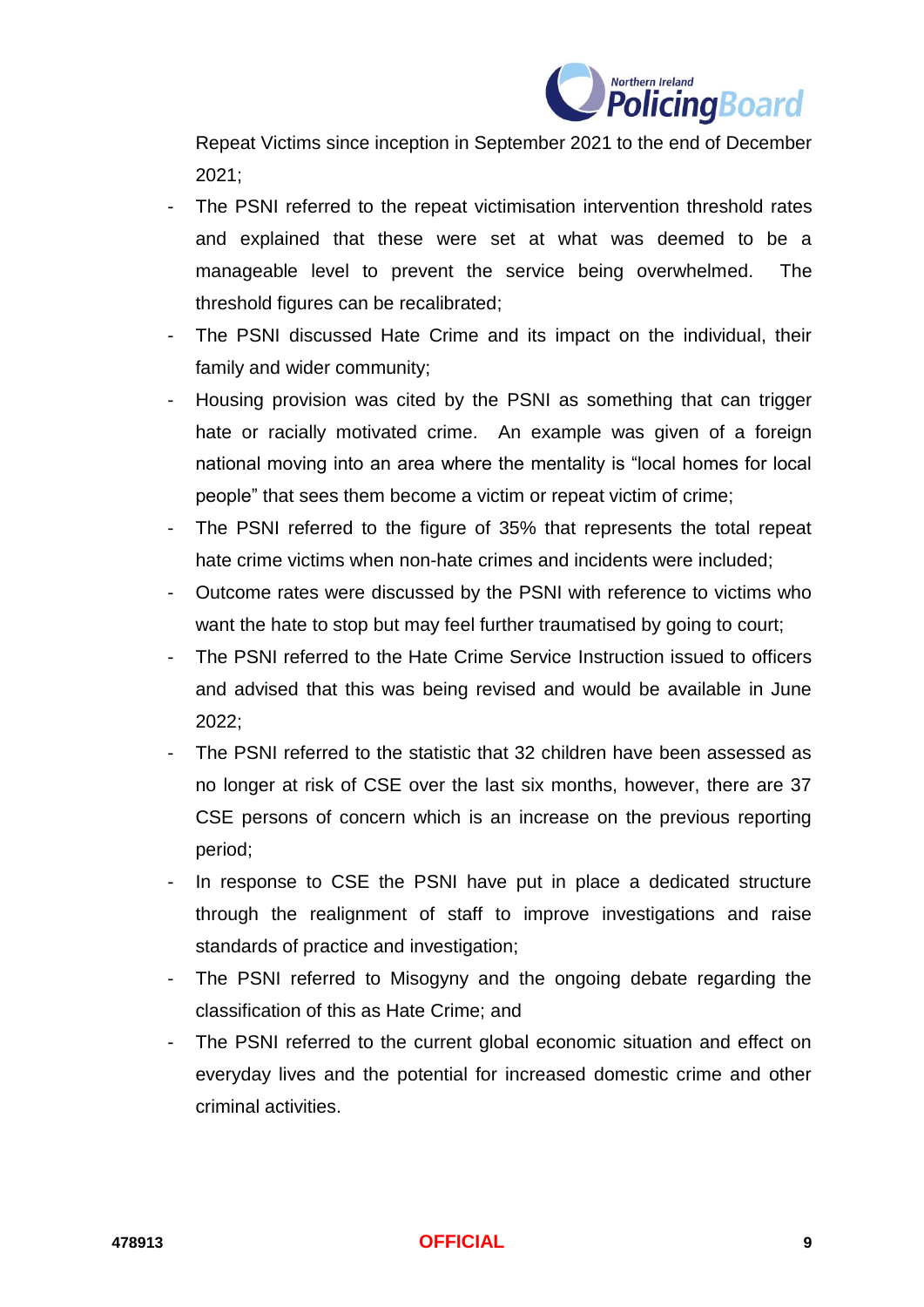

Members engaged in discussion with PSNI and sought clarity on a number of issues including:-

- Further clarity on CSE children at risk, the interventions made by the PSNI, the support in place for the child and whether the child is moved to a place of safety with the perpetrator placed somewhere they can't do further harm. A Member also sought further clarity on the course of action when the person of concern blames the child for the intervention;
- Members asked for an explanation as to why a report from PSNI has not been provided on how LAC are targeted by Organised Crime Gangs (OCGs), if there is no risk from OCG's does this correlate with the data held by Health & Social Care Trusts. With regards the reporting mechanism on this issue Members queried how will the PSNI provide information for the Committee to scrutinise further;
- A Member referred to Hate Crime, specifically repeat victims and victims of other crimes. The Member referred to the Hate Crime Legislation in Northern Ireland Independent Review led by Judge Desmond Marrinan published in December 2020 and asked the PSNI for a progress update on the report Recommendations and if there has been improvement in safeguarding victims of hate crime;
- A Member drew attention to the Repeat Victimisation PULSE threshold and asked if these numbers would be decreased to enable increased interventions;
- A Member asked for further detail or an explanation for the disparity of victims between male and female;
- A Member asked if PSNI if there should be greater sharing of information with Health & Social Care Trusts in relation to children at risk to ensure there is a greater understanding of what is happening;
- A Member queried if language issues with ethnic minorities was causing issues for their engagement with police and if interpreter services are available;
- A Member asked for clarity on the difference between Hate Crime and a Hate Incident;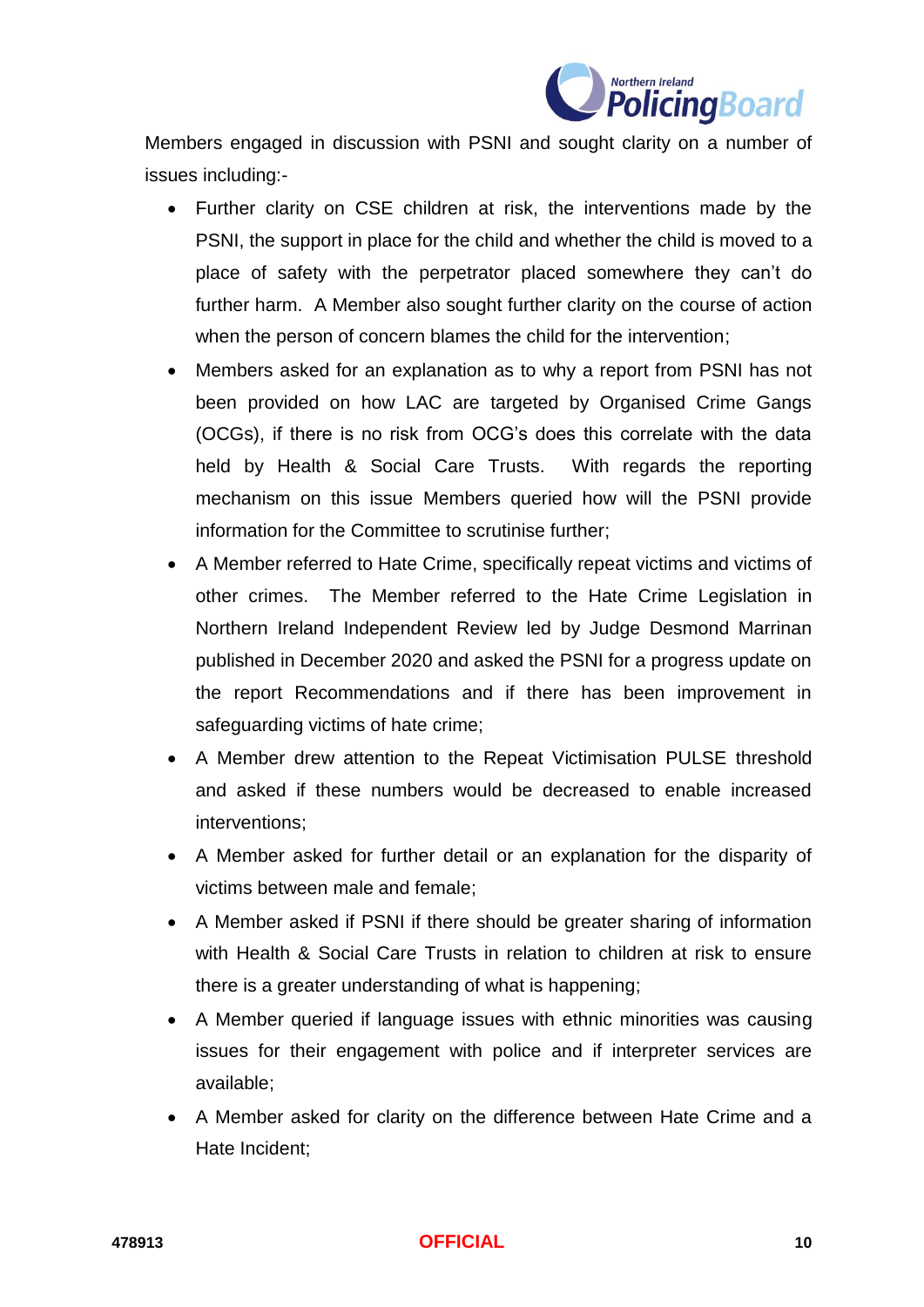

- Members discussed the PSNI Child Internet Protection Team (CIPT) and its capability and capacity to forward files to PPS;
- A Member queried Support Hubs and Toolkits and whether the PSNI are taken across boundaries where others have greater knowledge or expertise. The Member also asked if the roles and responsibilities of the PSNI in these situations was clear;
- A Member queried whether the Repeat Victimisation thresholds were assessed as appropriate or are they capacity driven; and
- A Member referred to the point of intervention outcomes by the PSNI and queried how finding a place of safety links to supporting people and what is the reality for police officers.

The PSNI provided the following responses:-

- The PSNI referred to the work of CSE Team and the multi-agency approach taken with reference to collaborative working with Social Workers to achieve prosecutions;
- The Person of Concern interventions are viewed by the PSNI as being proactive through the process of arrest, evidence gathering and removing the person from the community;
- The PSNI referred to their focus on apprehending the offender whilst supporting the child;
- The PSNI referred to a Hate Incident as the recording of a non-crime. The 'Common Sense Test' is applied by officers to differentiate between Hate Crime and a non-crime Hate Incident. The PSNI assured Members that if a person is involved in a non-crime hate incident their details are recorded and if the situation escalates further there is then an evidential record;
- With regards LAC's being targeted by OCG's the PSNI assured Members that there is no evidence at present to suggest any linked criminality and the PSNI strategic focus remains on individuals and the interventions that can be made with Persons of Concern. In terms of reporting, the PSNI advised that Organised Crime is 'too narrow' in terms of what is or can be investigated and this is based on Intelligence;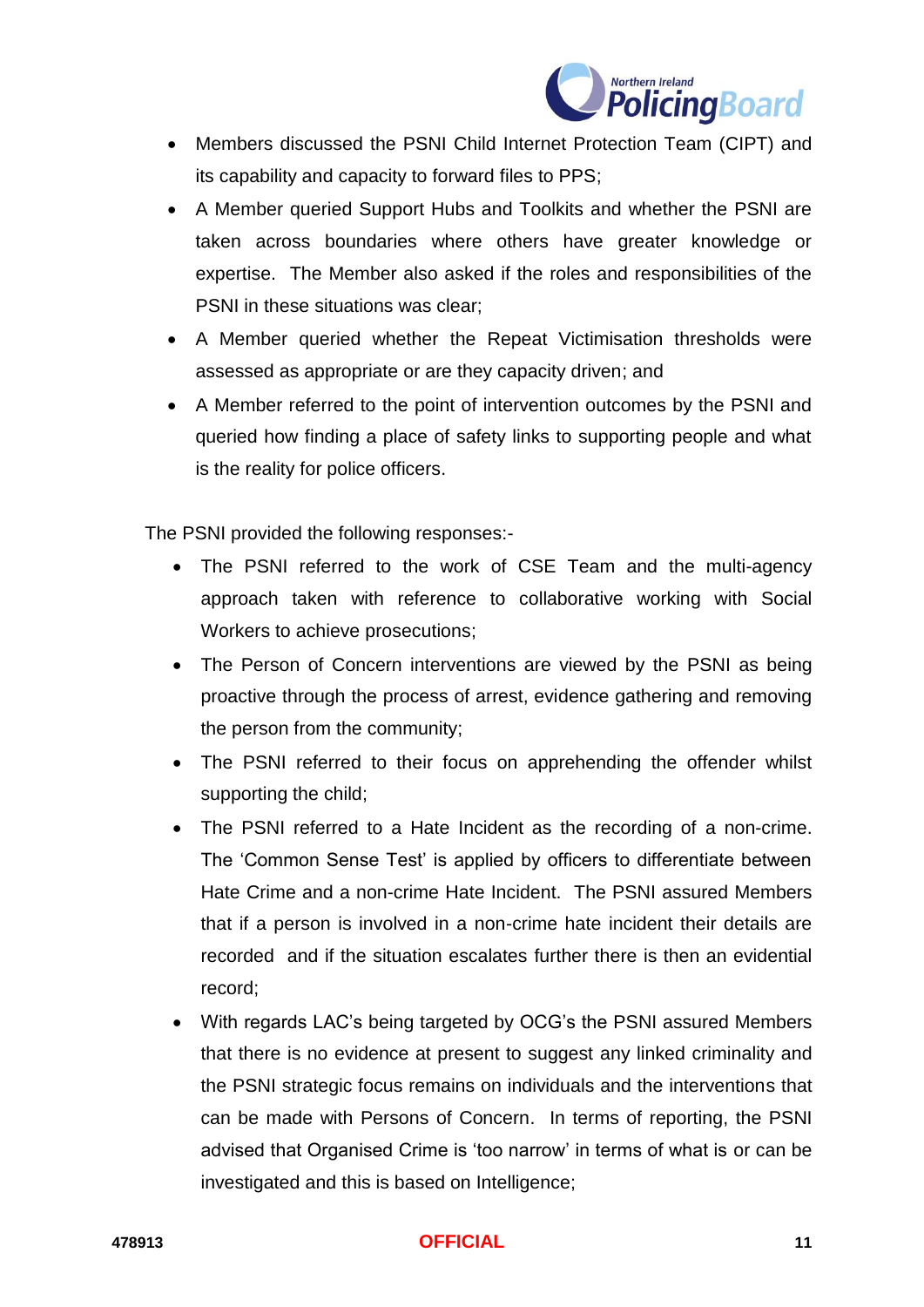

- In reference to Health Care Trusts and the data they hold the PSNI advised Members that at present it was not possible to integrate information held;
- The PSNI confirmed that work is ongoing to implement the 38 Recommendations made by Judge Marrinan in his 2020 Report;
- The PSNI reassured Members that the Repeat Victimisation thresholds were set as a response to staffing capacity and are can be subject to change. The thresholds were determined following a review of the information available from other forces. An internal agreement was reached within the PSNI to set a level to initiate the process taking into consideration staffing and other resources. It is the ambition of the PSNI to review and reduce the intervention threshold to bring it as low as possible;
- Members were informed that Neighbourhood Policing Teams are an important part of the multifaceted response to safeguarding young people;
- The PSNI drew attention to the prevalence of Domestic Violence and Abuse in which females are more likely to be the victim. Males are disproportionally more likely to be the perpetrators of personal crime with females more likely to be the victim;
- The experiences of the Syrian refugee's as well as the Travelling Community were of concern to the PSNI. The PSNI Engagement Team is assessing how the police can be more proactive in dealing with minority groups;
- The PSNI defined a Hate Crime Incident as not recorded as a crime but motivated by race or religion. Hate Crime is the perception that a crime has been motivated by hate. The Perception Test is made at the point of report and officers make an assessment if there is evidence to support hate as a factor;
- The PSNI referred to the ongoing debate concerning Misogyny as a Hate Crime and the delay in drafting enabling legislation to allow officers to deal with this;
- In keeping people safe the PSNI are aware that boundaries can appear to blur when collaboratively working with other organisations to problem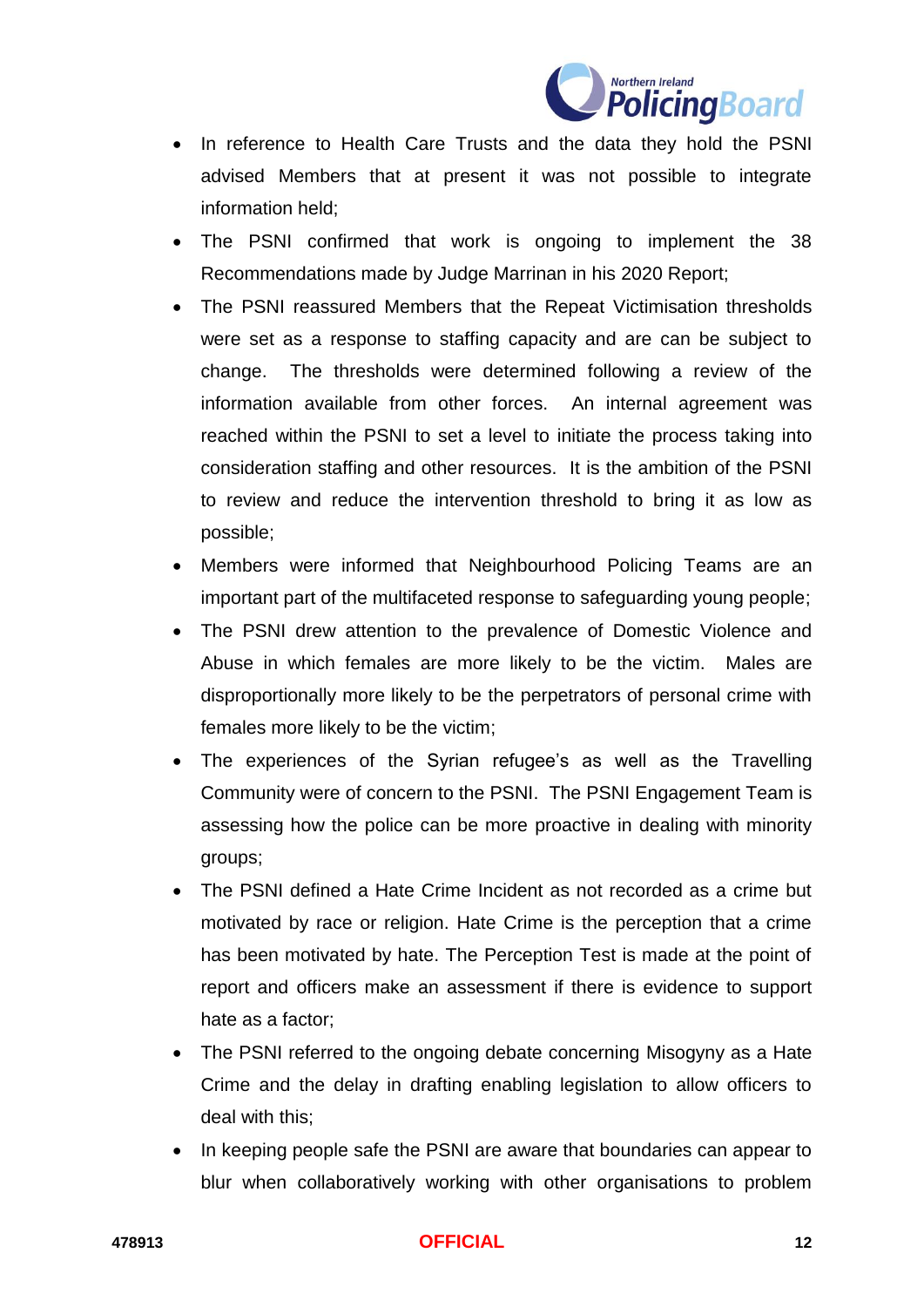

solve. The roles and responsibilities of the PSNI remain known and clear; and

• Interim measures have been taken to improve the performance of CIPT. Members were advised that any changes have to be reconciled with budget demands however the organisation has to adapt. There is an acceptance that internet based crime is outpacing police capabilities worldwide to keep up with it. Capacity issues within the Court Service and the need to examine all evidential material leads to delays in criminal outcomes. Any changes to the evidential process to make progression to court quicker should not be detrimental to the offender.

The Vice-Chairperson thanked the PSNI for their attendance and briefing and they left.

Following discussion it was:-

## **AGREED**

Officials to request further information from PSNI on LAC and liaise with ACC Singleton to identify what is available. **(AP1)**

Officials to liaise with PSNI to arrange a future visit to the CSE team **(AP2)**

Officials to factor the issues of misogyny and hate crime into the Programme of Work for the Performance Committee. **(AP3)**

Officials to liaise with ACC Singleton to request further information on repeat victim bench marking. **(AP4)**

# **6.2 Human Rights Advisor Update Report for February 2022**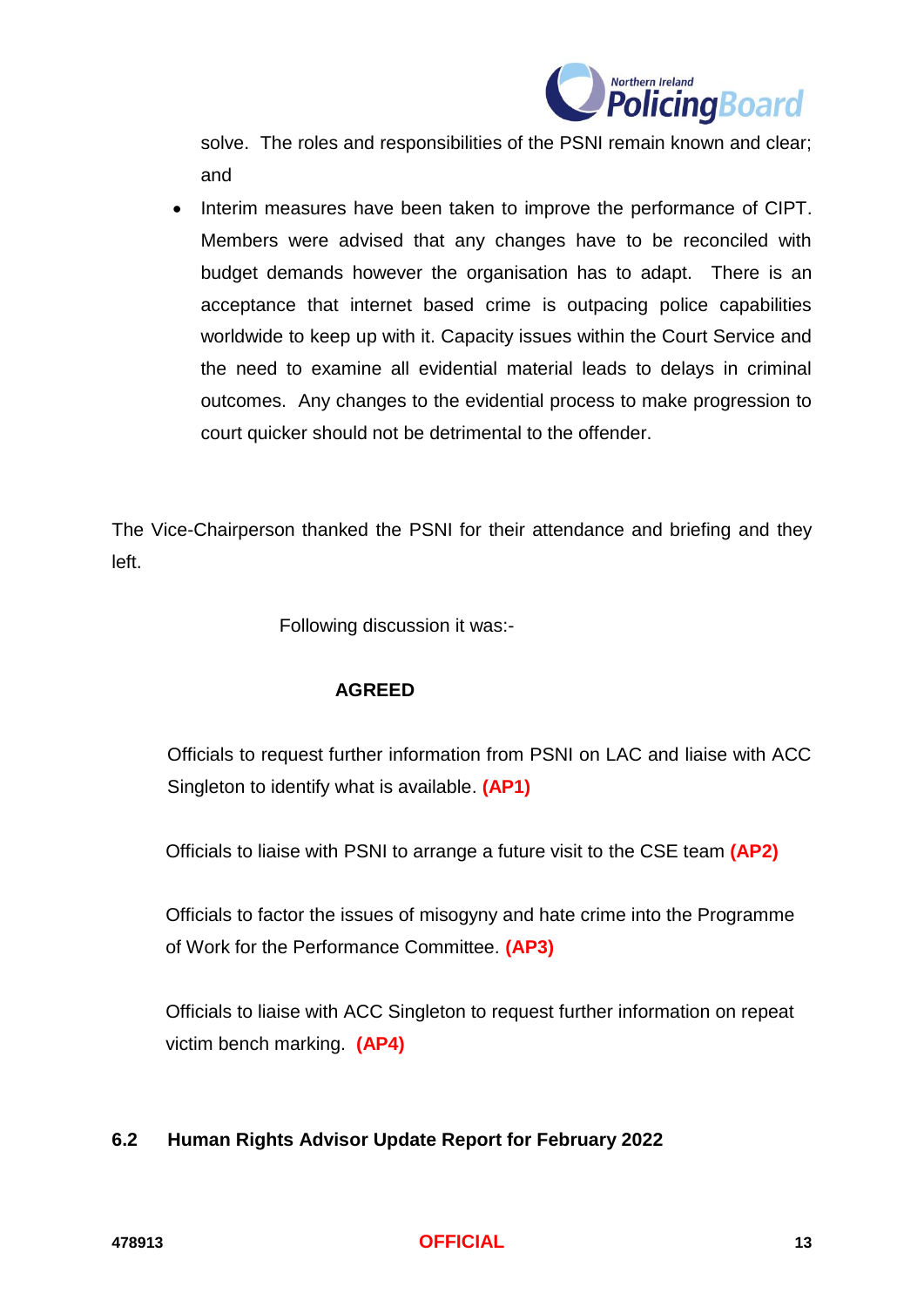

The Human Rights Advisor provided Members with an overview of areas within his current work programme including, finalising and publishing the Human Rights Report on PSNI's Use of Spit and Bite Guards and drafting the Human Rights of Police Officers Report which includes engagement with PSNI minority associations.

The Human Rights Advisor updated Members on meetings he attended during February including; the NIO Working Group on non-jury trials, JSA Reviewer, NIHRC, PSNI officers, PSNI Training College, Deputy Chief Constable, PSNI lawyers and various meetings with Board Officials including discussing custody visiting.

He also informed Members of his March work plan including; continuing the drafting the Human Rights Report on the Rights of Police Officers, researching and drafting the Human Rights Report on Use of Force, meeting with the Independent Custody Visitors, speaking to solicitors about the work of the Board and ICV's, speaking about the work of the Human Rights Advisor and the Board at a conference on policing in Dublin. During March the Human Rights Advisor also plans to meet PSNI lawyers and other PSNI officers.

The Human Rights Advisor drew Members' attention to a challenge in the Northern Ireland Courts to the plan to have 'COVID Passports' in Northern Ireland as this was raised at a previous Committee meeting. The applicant asserted that there was a breach of statutory duty / requirement relying on section 75 of the Northern Ireland Act 1998 and a breach of section 6 of the Human Rights Act 1998. This included an argument based on a breach of Article 14 of the ECHR in conjunction with Article 8 of the ECHR alleging unlawful discrimination. The Court considered that the COVID Regulations at issue were in accordance with the law and served a legitimate aim and were proportionate and justifiable.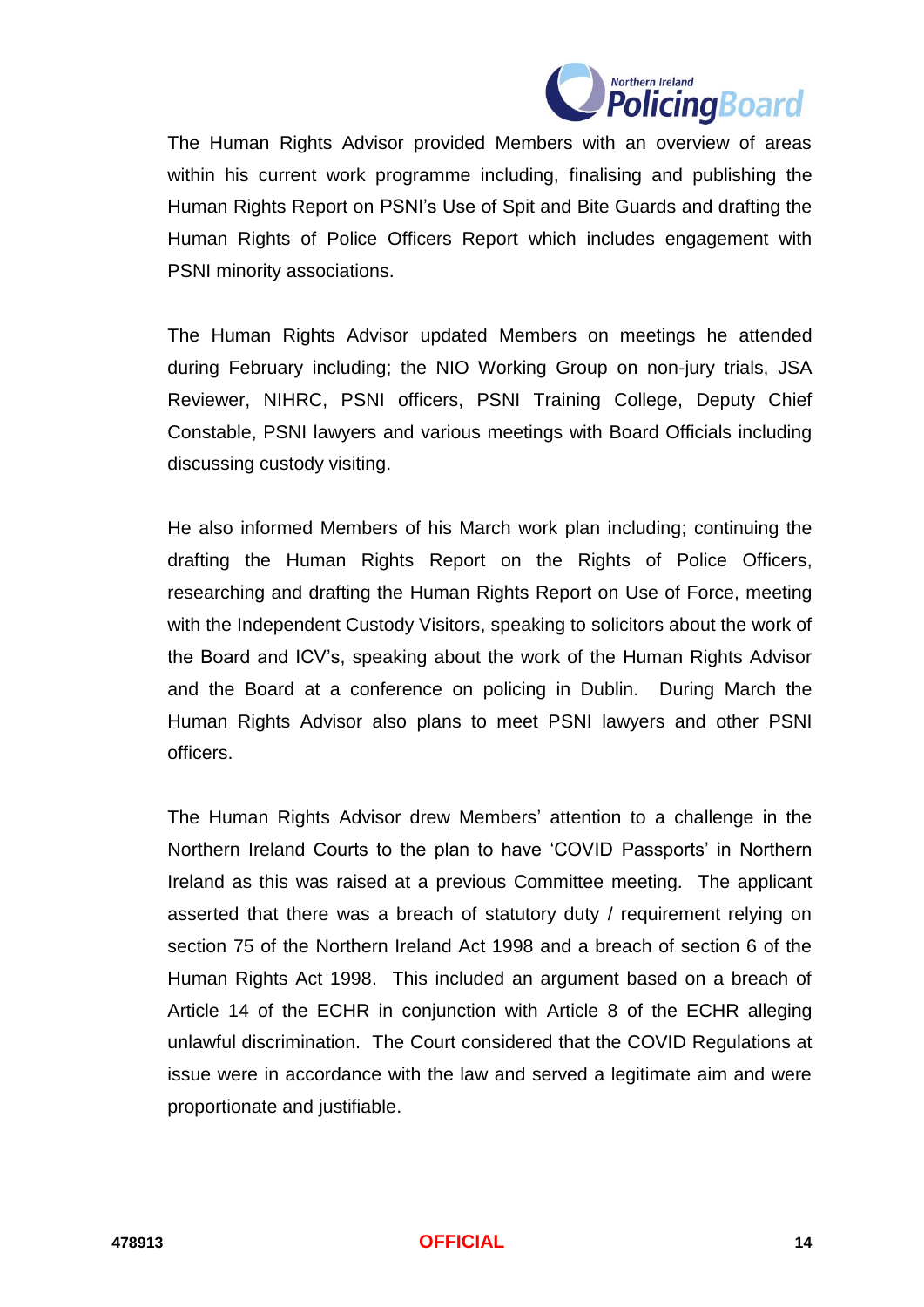

The Human Rights Advisor informed Members that he has been invited to participate at a speaking event in Dublin in March 2022 and former Chief Constable George Hamilton will also be attending. The Human Rights Advisor also advised that he is exploring the opportunity of engaging with local universities regarding human rights research in future.

The Human Rights Advisor informed Members that he had recently written to PSNI in respect of ICVs and raised concerns with confidentiality with Custody Detention Officers remaining within sight, but out of hearing when the ICVs meet with detainees.

The Human Rights Advisor informed Members that he had recently attended Seapark and based on his observations it appeared that appropriate measures have been put in place to securely move the murder archive a short distance to a new storage location within the building and to facilitate access to these, for example to OPONI, who may require this.

The Human Rights Advisor engaged in a brief discussion with Members on the 9<sup>th</sup> December 2021 Freedom of Information request, as reported in 'The Detail' social media outlet, that noted over a five year period from 2016 Catholics were disproportionally more likely to be arrested than Protestants.

Following discussion it was:-

## **AGREED;**

Officials to share Human Rights Advisor correspondence to PSNI regarding confidentiality in custody suites with Committee Members. **(AP5)**

Officials to follow up with ACC C Todd to establish the PSNI's response to address this issue of disproportionate arrest rates and to include as a future item of business on the Committee's agenda. **(AP6)**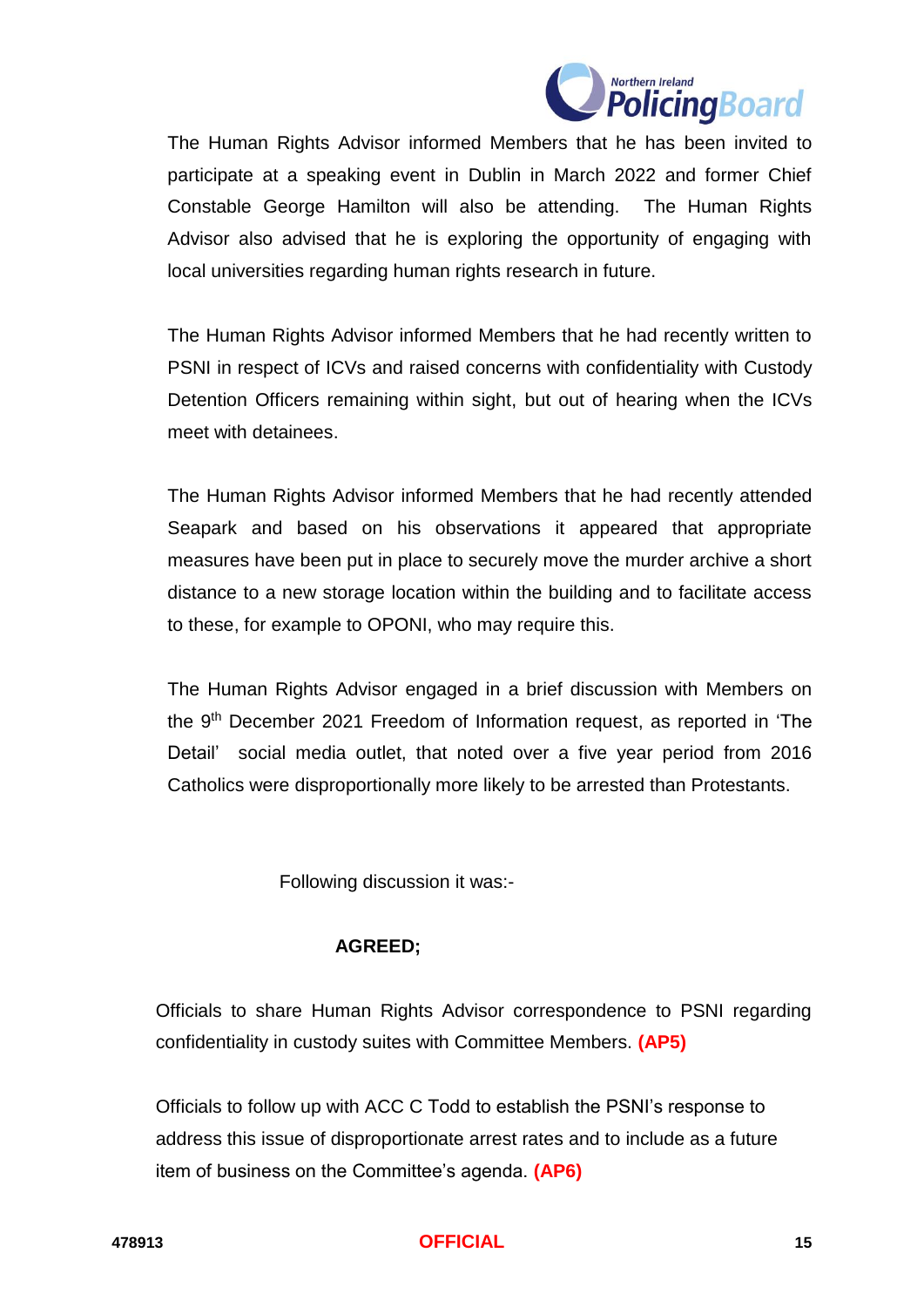

Following discussion it was also:-

#### **NOTED.**

That Members were content with the Human Rights Advisors Update Report and schedule of work for March 2022.

#### **6.3 PSNI Professional Standards Presentation.**

The Director of Performance recalled to Members that they had requested further information on the work of the PSNI Professional Standards. The presentation follows a series of discussions with the Chief Constable on measures being taken to create and sustain a working environment that provides equality for all, and assurance that robust policies and procedures are in place to deal effectively with inappropriate behaviours. Therefore Officials arranged for the PSNI PSD to attend the Performance Committee and provide an overview of their current and future work.

The Director of Performance also recalled to Members that under section 3(3)(c)(i) of the Police (Northern Ireland) Act 2000, the Board must keep itself informed as to the workings of Part VII of the 1998 Act (police complaints and disciplinary proceedings) to monitor any trends or patterns emerging and this work is undertaken by the Performance Committee.

The Director of Performance referred to a number of misconduct cases highlighted in the media. Today Members have the opportunity to question the Deputy Chief Constable on how the PSNI currently deal with inappropriate behaviours, officers who are under investigation for criminal or misconduct proceedings, the range of sanctions applied and the speed with which misconduct cases are processed.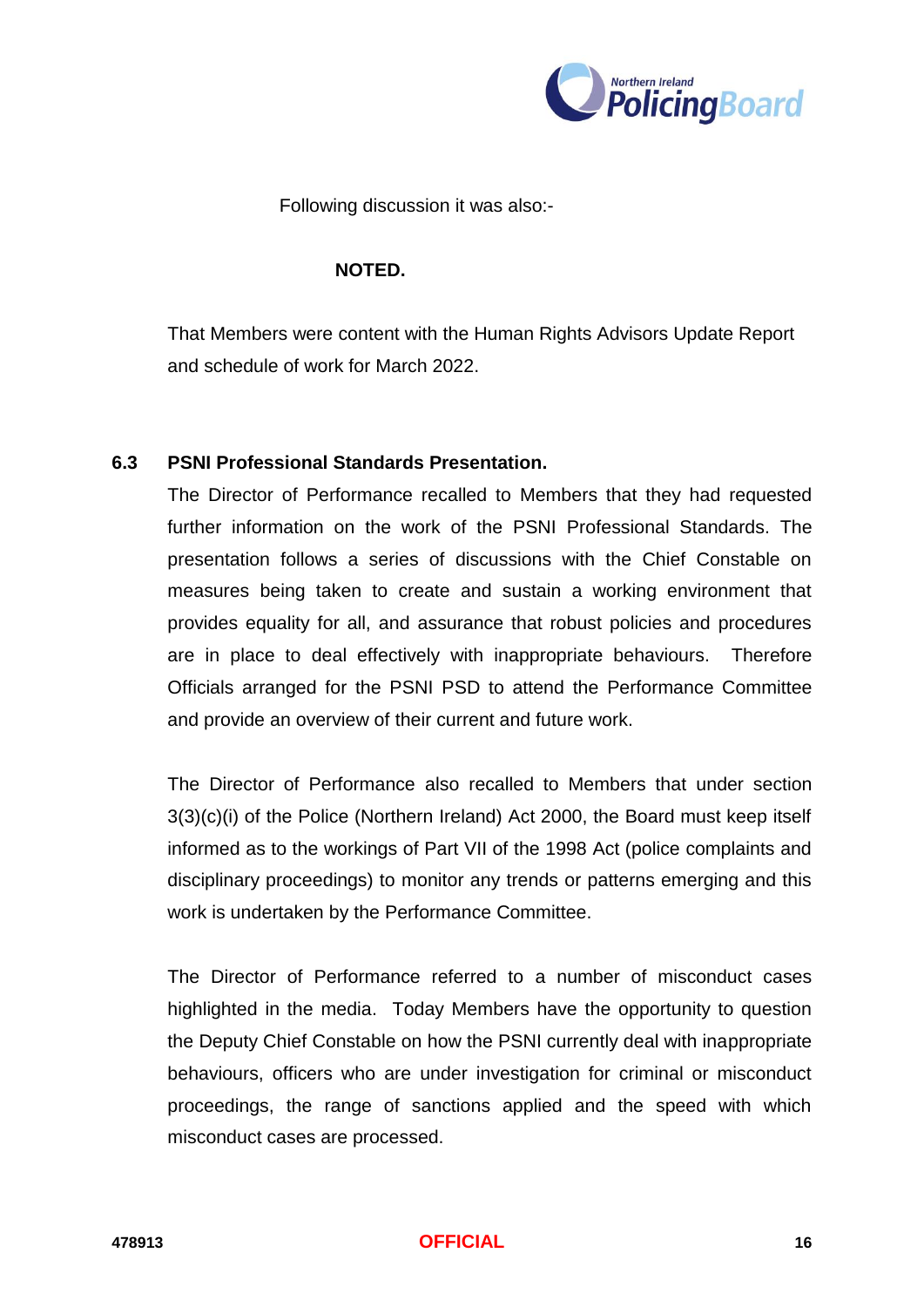

The Vice-Chairperson welcomed DCC Mark Hamilton, the Head of Anti-Corruption Unit and the Appropriate Authority. She invited them to brief Members on the current work of the Professional Standards Department [PSD].

The PSNI presented information on the following key areas:

- The role of the Chief Constable and delegation of his authority to the Deputy Chief Constable for organisational discipline;
- The purpose of Professional Standards to promote the highest standards of conduct and ethical behaviour;
- Governing legislation and guidance;
- PSD background, structure and principal responsibilities;
- The roles and responsibilities of the Anti-Corruption Unit, Intelligence Unit, Investigation Unit and Service Vetting Unit;
- The Appropriate Authority role and responsibilities;
- The process of Determinations and Recommendations at the conclusion of investigations;
- PSNI action if criminal proceedings in respect of an officer are ongoing;
- Misconduct processes and the types of disciplinary panels used by the PSNI;
- Sanction outcomes of misconduct disciplinary meetings, including Suspensions and repositionings as a sanction;
- Sexual misconduct cases, investigations and officer duty status when an allegation is made; determinations of sexual misconduct cases;
- Breaches of the Code of Ethics in respect of sexual misconduct cases; and
- An Update on the current Code of Ethics and proposed Draft Code of Ethics wording.

Members engaged in discussion with PSNI and sought clarity on a number of issues including:-

 In respect of the numbers of officers subject to duty suspension or repositioning Members discussed the right for due process to be followed in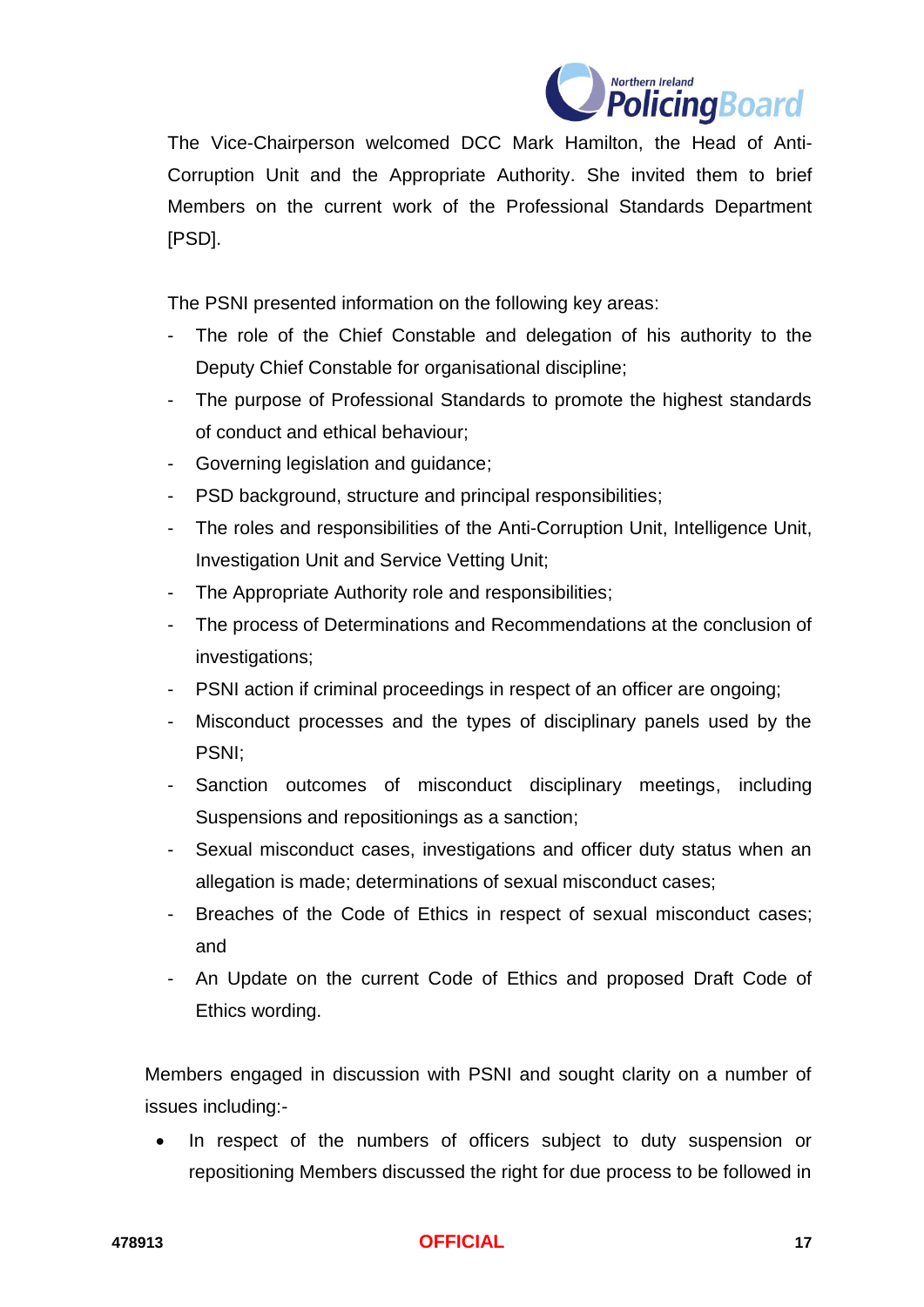

allegations of misconduct, however concerns were raised in respect of the delays in some cases and investigations resulting in costs to the public purse and the policing budget overall. PSNI advised that the disciplinary process is described by the PSNI as precautionary in nature and designed to be in the public interest; officers have to be afforded their rights within the law but the service is there to protect the public and not the service. The types of behaviour that sees officers subject to disciplinary proceedings has changed as society has changed; increased social networking outside of duty and greater access to technology can lead to inappropriate behaviours. Officers who are suspended or repositioned for job related issues are a minority with the majority of suspensions involving serious misconduct; and a distinction was made between officers who are suspended or repositioned for not performing to the required standards and those whose personal conduct has fallen short of acceptable professional standards;

- Members drew attention to the delays in vetting of new recruits and queried whether the numbers withdrawing their applications as a consequence is being addressed within the recruitment process. Members sought clarity on vetting and levels of vetting. The PSNI advised that vetting is a means of protecting the applicant and the service and that they were unaware of any significant delays. PSNI referred to Cabinet Office policy and Enhanced Developed Vetting (eDV) for a very small number of posts where an additional level of assurance is required above DV;
- Referring to the increased numbers of officers subject to investigation for alleged inappropriate or sexual behaviour Members sought clarity on which branch of PSD investigates such misconduct cases and whether this includes harassment of colleagues. In reference to sexual misconduct, the PSNI referred to the Chief Constable's recently issued statement of intent to officers and staff within the PSNI explicitly stating that there is no tolerance for sexual misconduct, domestic abuse, harassment, bullying and discriminatory or other inappropriate behaviours within the Police Service and that any such conduct should be both challenged and reported;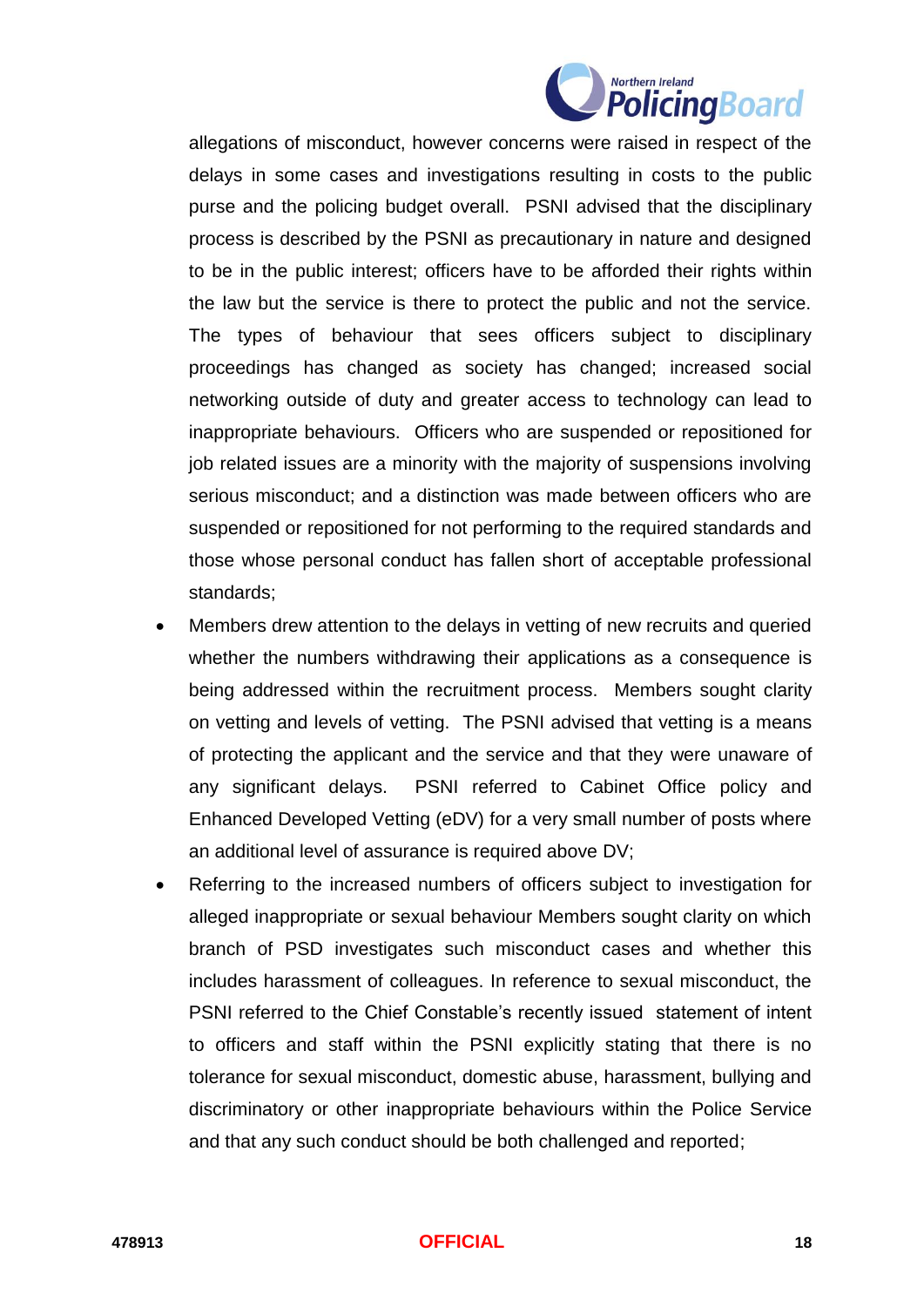

- A Member referred to conduct investigation Recommendations made to the PSNI by the Police Ombudsman and whether there are situations in which they have not been accepted and PSNI provided an overview of the relationship between Police Ombudsman and PSD;
- The PSNI referred to the reporting process and the confidential Integrity Line that protects anonymity which Members welcomed;
- Members referred to the Police (Conduct) Regulations (Northern Ireland) 2016 and whether these were now fit for purpose and PSNI advised that the Regulations are currently being considered within PSD;
- Members discussed if Duty of Candour should be applied to the police in Northern Ireland and PSNI advised that a Duty of Candour provision for officers is referred in the new Draft Code of Ethics that would be presented to the Board in due course; and
- In reference to the equivalent Professional Standards of An Garda Síochána the PSNI referred to the close working relationship that exists between both organisations and the positive learning opportunities gained from engagements.

The Vice-Chairperson thanked the PSNI for their attendance and briefing and they left.

# **7. QUESTIONS FOR THE CHIEF CONSTABLE**

**7.1** Identify any questions arising out of this meeting which Members wish to raise with the Chief Constable at the next Board Meeting.

A Member identified one questions to ask the Chief Constable:

As the PSNI are currently developing a strategy in relation to Male Violence Against Women and Girls, can the Chief Constable provide information, at a district level, in relation to the PSNI's experiences of providing a place of